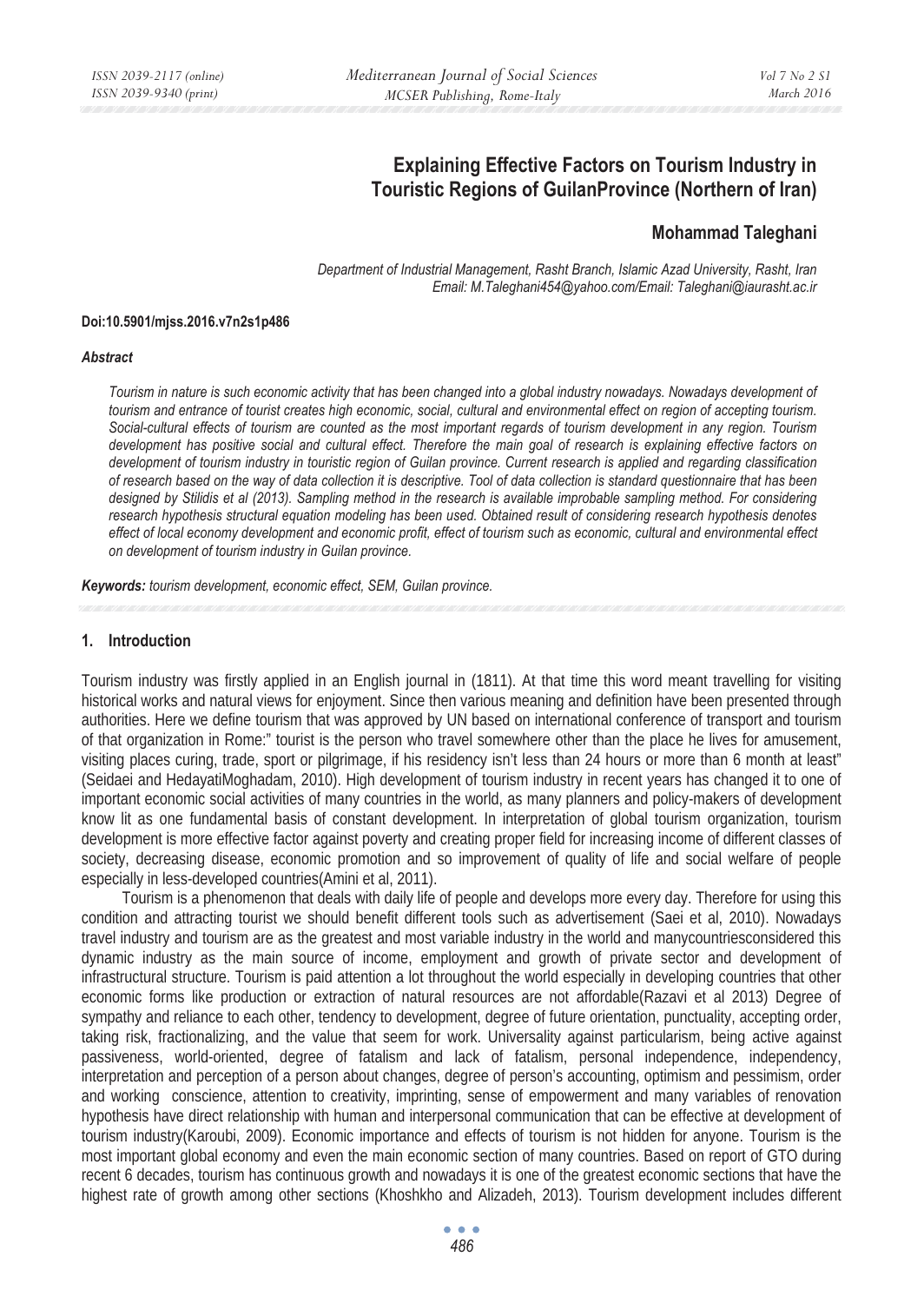| ISSN 2039-2117 (online) | Mediterranean Journal of Social Sciences | Vol 7 No 2 SI     |
|-------------------------|------------------------------------------|-------------------|
| ISSN 2039-9340 (print)  | MCSER Publishing, Rome-Italy             | <i>March 2016</i> |

aspects like: economic cultural social factors and environmental changes on living style of host society. Also it has useful benefits therefore companies' support of tourism is necessary for consistency of this reality (Lee, 2013).

Perception of residents in touristic regions has potential effect on tourism that leads to more support of this subject. In addition to unique recognition of destination and place attractions and its development it will have perceived effect on residents of regions and provides support for tourist (Stylidis et al, 2014). Nowadays travel and tourism industry was the greatest and most variable industry and many countries seem this dynamic industry as the main source of income, employment, private sector growth and infrastructure development. Tourism throughout the world, Especially in developing countries that other economic forms like production or extraction of natural resources is not affordable is paid attention a lot(Razavi et al, 2013). Based on report of GTO in recent 6 decades, tourism has continuous growth and nowadays it is one of the greatest economic section that has the highest growth rate among other sections (Khoshkho and Alizadeh, 2013).Development of tourism industry in Iran as one strategy y of being released from single-product economy and variety of resources of country's income should be paid attention by planners and policy-makers of the country. Regarding these subjects, current research tries to identify effective factors on growth and development of tourism industry in Guilin province and beside identification of the most effective factors, present necessary strategy for development for se of authorities and private and public sectors of tourism. Regarding mentioned subject's researcher is going to answer this fundamental question:

What are the most effective factors on development of tourism industry in Guilan province and which one has the highest effect?

Therefore the main goal of research is explaining effective factors on development of tourism industry in touristic region of Guilan province. In this way, development of local economy and personal economic profit, tourism effects such as economic, cultural and environmental effects have been considered as research variables.

#### **2. Theoretical Principles and Research Subjective Literature**

Tourism is counted as one of the most effective ways of economic growth in the world. This industry in recent years has had much effect on economic, social and cultural situation of the world. Creating job, bringing currency, regional balance, helping global peace, helping investment in the area of cultural heritage, optimizing environment, helping optimization of wild life residencies, development of rural area having tourism attraction and preventing migration outside and so on are the advantage of this industry(Hashemi and Mahboobfar, 2013). Growth of tourism industry needs cooperation and agreement of environmental, economic political and social factors in the society. On the other hand growth of tourism industry depends on many factors that can point cases like enhancing standards of living, clean weather, development of transportation, growth and income and leisure time, industrializing tourism and finally identification and meeting needs, demands and interest of tourist with the goal of sectioning market of tourism for presenting goods and proper services (Varesi and Safarabadi, 2014). Tourism as a dynamic industry has many effect on economic, social and cultural situation of the world. In these direction urban residencies as important economic, cultural and service centers have high importance at tourism activities? For achieving goals of constant development regarding social, cultural, economic, environmental and physical dimensions, attitude and systematic and collective analysis is necessary and inevitable (Meshkini et al, 2012).

Tourism is the industry that its development needs identification and sufficient awareness of problems and effective economic, social and cultural factors in any region. Nowadays tourism is changing to one main basis of business economy of the world and many planners remind it as the main basis of human works and as multi-dimensional activity has different positive functions and effects that can point employment, income, attracting currency and strengthening infrastructure. Therefore tourism can be known as one of the most important activity of contemporary human that besides creating great changes in the appearance of earth, changes political, economic, cultural situation and living method of human. Also this category is one important factor in the direction of cultural exchange and familiarity with other nations of various natural and cultural dimensions (Zarayadi and Abdollah, 2014).

Travel and tourism industry is counted as the greatest and most variable industry in the world. Tourism that is identified as a social-cultural phenomenon is called the greatest movement and placement of human. Its increasing growth caused many authorities call 20th century as the tourism century. This industry affects economic, social and cultural area like external exchanges, income, and employment-prices-distribution of incomes, migration, and division of work, tradition and arts. Nowadays importance of tourism is to the degree that economically and regarding occupation can be counted as economic force of any country. Tourism has many advantages and can be important source for employment. Tourism is the activity that beside economic and employment advantage, has many social and cultural effects. By developing tourism we can cause level of welfare of local communities' life but attracting tourist is counted as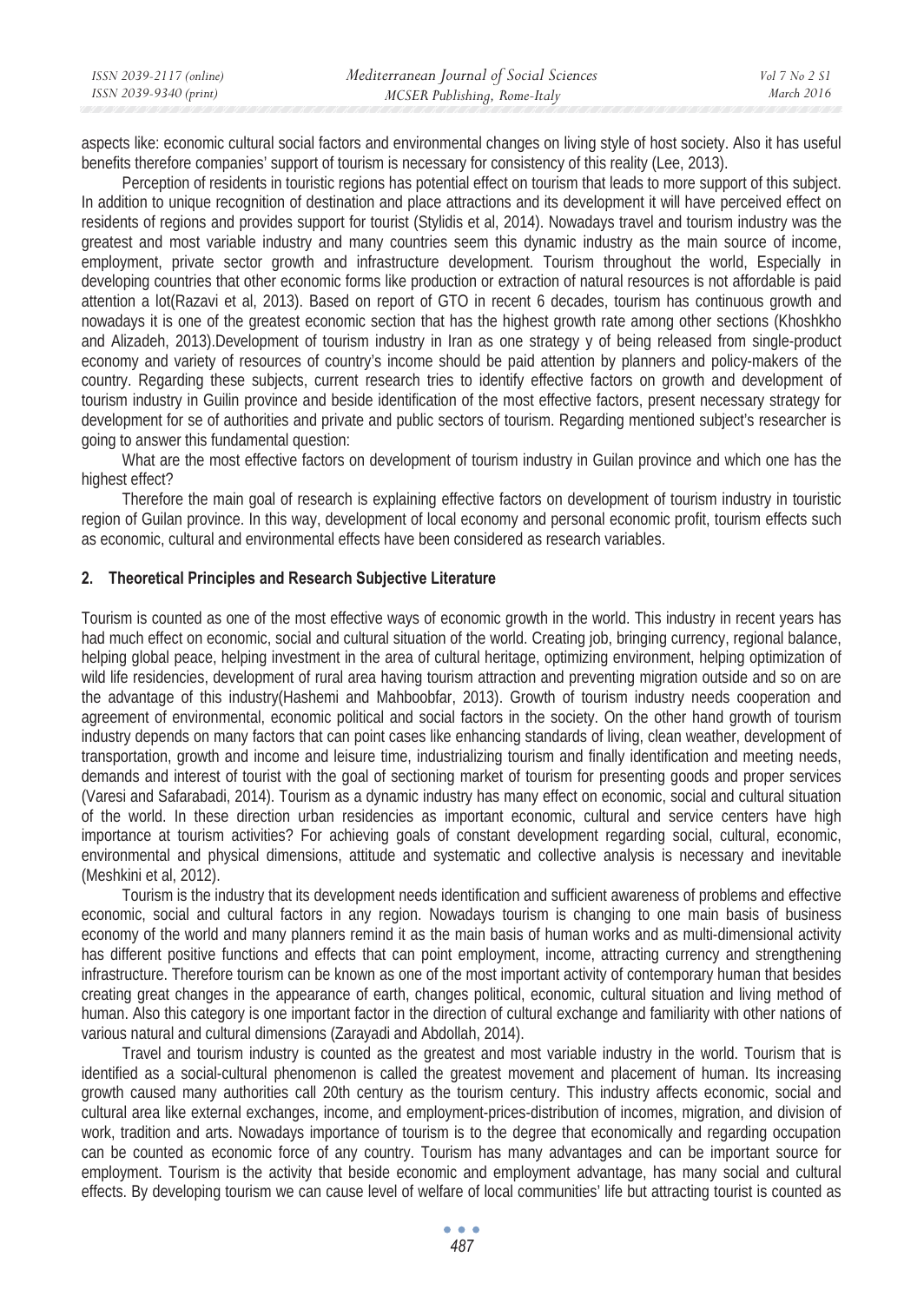one important competitive factor and the best index for guaranteeing growth of future profit and degree of tourist satisfaction is counted as important criteria for assessing quality of work. As degree of tourist satisfaction and normal expectation of tourist is supplied the degree of attracting tourist and development of tourism will be realized (Hezarjaribi and najafi, 2012).

Tourism industry is one of the most thriving economic activity in the world and has importance at economic and social development of countries that economist called it invisible export. At industrial countries tourism industry causes variety of income and decreasing incoordination in economy and in developing countries, it is an opportunity for export, producing currency and creating job. Tourism plays important role at economy of societies and exact identification of market is key factor if its development. On the one hand although tourism is an international activity, many people and organizations in local or national market are busy in this section and so internal tourism has extensive location at national economy. Identification and introducing features, attraction and potential powers of attractions are fundamental basis of tourism and is acriterion for determining capacity of accepting tourism, planning of market development and marketing management. Generally tourism resources regarding place-special distribution and specific features due to historical records, existence of valuable and unique factors, visual attraction, and aspects of purity, being natural or cultural and so on respond specific section of market (Bozari et al, 2013). Development of tourism depends on economic system of capitalism at the first step. Capitalism system based on its innate reason (storage of capital for more investment or the same profit and investing that profit for achieving more profit) should be fallowing new markets for its products to be able to reproduce itself and continue life. However because system of capitalism based on its internal reason, has crisis inside, tries to avoid periods of this crisis(like crisis over production, crisis of inflation recession) and solve pioneering crisis temporarily. Therefore capitalism system needs geographical development and variety and development of consumption. On the other hand a new approach entitled as "welfare of government" entered capitalism economy. In fact rising of government of welfare caused formation of relative welfare among people in western countries and created second goal of capitalism that is development of consumption and variety in consumption. So by increasing relative welfare and creating variety in consumption number of tourist increases (Mousaei et al, 2012).

Tourism affects economic growth indirectly' because it shows dynamic effect at the whole economy in the form of spillovers<sup>1</sup> and or other externalities<sup>2</sup>. In this form that if tourism promote due to high interaction with other economic activities, other economic activities that present to that good or service or consume that product will move by it. That is tourism can act as a motor for economic growth that moves other activities forward. On the other hand, economic growth is effective on tourism development. Economic growth by developing facilities and tourism infrastructure such as development of transportation of ways, development

ITC3development of electronic money, development of residential places, restaurants and hotels, development of public health and also development of recreational facilities and welfare affairs, cause development of tourism industry(Tayebi et al, 2007). Perceived situation of local economy considers viewpoint and attitude of residents from three key and important local economies that is occupation, level of life and environment of work. Agreements of these aspects showed that residents have relationship with local economy. Some studies assessed economic profit of residents about different methods of measurement that includes employment and personal or family occupation in tourism. Apart from these methods perceived personal economic profit of tourism have been considers criteria of powerful measurement (stylidis&Terzidou, 2013).

Tourism has much effect on economic growth of small industries dependent to tourism. Also it has positive effect on increasing economic growth through different channels in long-term. Because tourism cause profitability of economic development through channel of entering goods and currency exchanges and also causes capital process and goods (Schubert et al, 20110. Tourism is counted as a key section for short-term and long-term economic growth. Tourism because increase of economic activity and this increase I activity is favorable and efficient normally and has positive effect on economic activities and improvement of small and big economic process (chou, 2013). Tourism can affect other economic industries directly and indirectly and leads to production of employment and income. Tourism caused utilization of positive economy in national scale and finally it is an important factor at distributing technical knowledge, stimulating research and development and collecting human capital. Tourism leads to external exchange of currency among countries. It increases of market demand and effectiveness and economic utilization for goods and services. It encourages competition and has positive effect at the level of price of goods and services and leads to improvement of life especially in small countries and their local economy (Schubert et al, 2011).

*<sup>1</sup>s spillovers* 

*<sup>2</sup> externalities* 

*<sup>3</sup> Information and communication technology*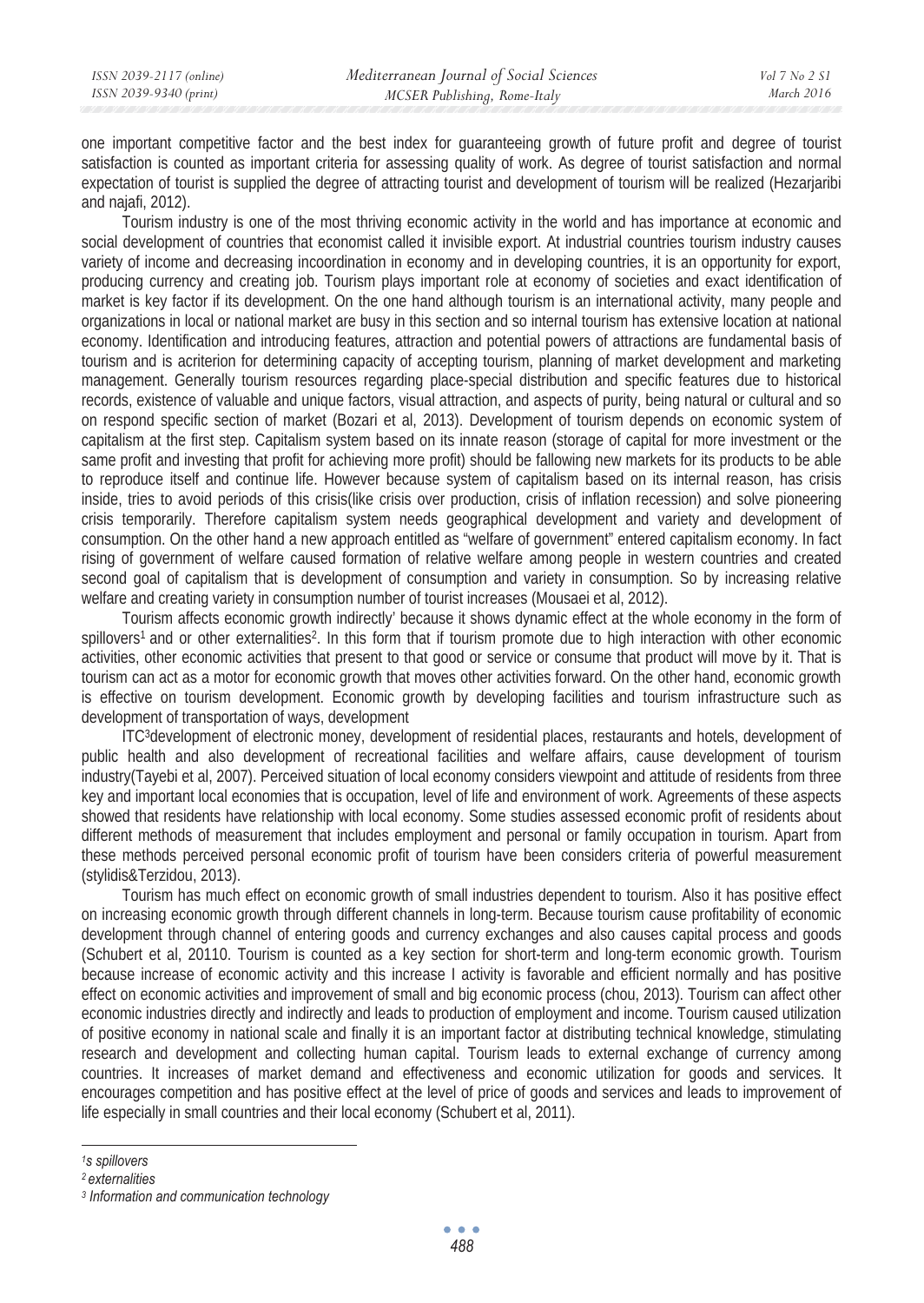| ISSN 2039-2117 (online) | Mediterranean Journal of Social Sciences | Vol 7 No 2 SI |
|-------------------------|------------------------------------------|---------------|
| ISSN 2039-9340 (print)  | MCSER Publishing, Rome-Italy             | March 2016    |

Social cultural effect of tourism are methods in which tourism creates changes in systems of value, behavior of people, relations of families, collective living style, traditional customs and social organizations and is counted as the most important regards of tourism development in any region, although measuring these works is more difficult than economic and environmental works. These works can determine fate in countries that are severely traditional socially and economically (Seidaei and Rostami, 2012). Tourism promotion in any geographical place beside positive and negative economic, social consequences has environmental effect that in case of continuing it can lead to in compensational consequences. Nowadays activity of human and its effect on environment has dimensions that the area of penetration of these pollution and destruction of environment hasn't been limited to a specific point of the world; these problems have occupied the most places in the world. Tourism can be accompanied by fundamental support for a geographical region if its environmental indices are observed. That is systematic analysis about environment and economic and social planning should be done in detail and by special regards to different kinds of tourism development (Azmi et al, 2011).

#### **3. Research Conceptual Model**

Theoretical framework is a pattern based on theoretic relations between effective factors on research subject, in these model variables of development of local economy and personal economic profit, tourism effects such as economic, cultural and environmental effects have been considered as independent variables and tourism development has been considered as dependent variable. Research model was based on research model of stylidisand relations between research variable has been shown in the following table:



**Figure (1):** Modified model taken from (stylidis and Terzidou, 2013).

Based on research conceptual model hypothesis of research are written as below:

- H1: economic of tourism industry has positive effect on development of this industry in Guilan province.
- H2: local economy development has positive effect on development of this industry in Guilan province.
- H3: cultural-social effects of tourism have positive effect on development of this industry in Guilan province.
- H<sup>4</sup>: personal economy profit has positive effect on tourism industry in Guilan province.
- H5: environmental effect of tourism industry has positive effect on development of this industry in Guilan province.

# **4. Methodology**

Based on method Current research is descriptive and briefly it can be said that this research is descriptive and surveyingcorrelation type. Also, this research regarding goal is applied. Statistical society of research was all residents of touristic regions in Guilan province. Sampling method in the research is cluster and available improbable sampling type. In this form that firstly touristic regions of Guilan province were identified and then some samples were chosen in the form of available improbable and their number was 332 people. All items were coded through 5-item scale of likert spectrum. Due to probability of lack of returning some questionnaires, 360 questionnaires were distributed that 343 ones were collected. Regarding that return rate of questionnaire was higher than 90%, so 343 questionnaires were analyzed. Research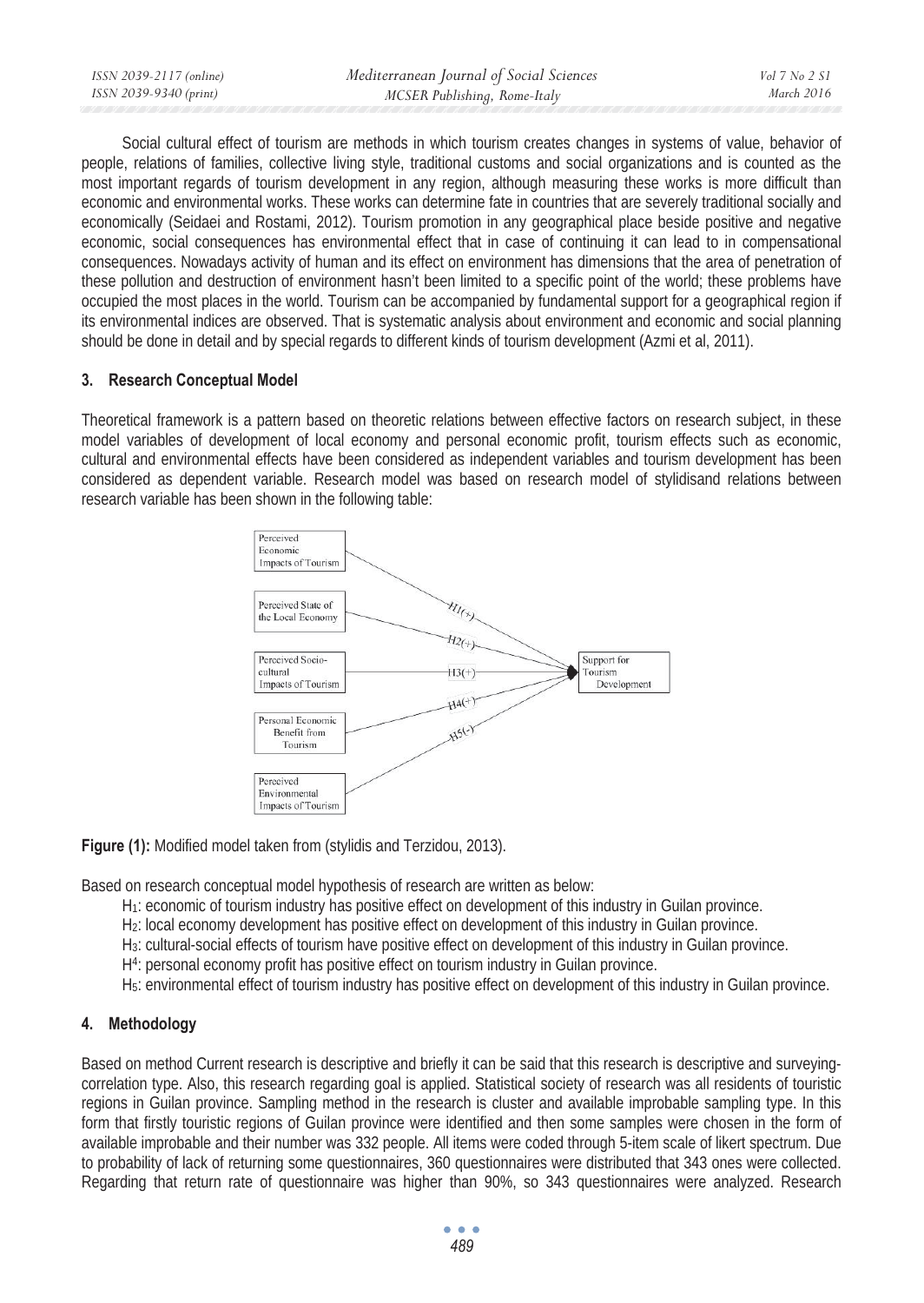questionnaire was standard one that its questions were designed by Stylidis and Terzidou(2013) that after translation and localizing the were used in this research. Information related to questions of questionnaire regarding number of questions and resources has been mentioned in table (1):

**Table (1):** information of research questionnaire

| <b>Source</b>                | Number of questions Variables of model |                                                 |
|------------------------------|----------------------------------------|-------------------------------------------------|
| Stylidis and trezidou) 2013( |                                        | Local economy development                       |
| Stylidis and trezidou) 2013( |                                        | Personal economic profit                        |
| Stylidis and trezidou) 2013( |                                        | Economic effect of tourism industry             |
| Stylidis and trezidou) 2013( |                                        | Cultural social effect of tourism industry      |
| Stylidis and trezidou) 2013( |                                        | <b>Environmental effect of tourism industry</b> |
| Stylidis and trezidou) 2013( |                                        | Development of tourism industry                 |

In this research content validity and reliability was used for considering tools of data collection. For considering content validity the viewpoint of respected professors and some of professors were used. After designing and writing questionnaire and confirming it by professors and specialties researcher was going to determine the degree of reliability of questionnaire. Therefore a primary simple including 30 questions were pre-tested. Amount of cronbach alpha for all variables of research and also amount of this coefficient for the whole questionnaire was over 0.7. Exact amount of this coefficient has been mentioned in table (2).

**Table (2):** Reliability coefficient of variables of questionnaire

| Amount of cronbach alpha | Variables of model                         |
|--------------------------|--------------------------------------------|
| 0.895                    | Local economy development                  |
| 0.714                    | Personal economic profit                   |
| 0.736                    | Economic effect of tourism industry        |
| 0.802                    | Cultural social effect of tourism industry |
| 0.829                    | Environmental effect of tourism industry   |
| 0.715                    | Development of tourism industry            |
| 0.813                    | The whole questionnaire                    |

# **5. Kolmogorov-Smirnov Test**

In this section for considering normality of research variables Kolmogorov-Smirnov test has been used. Regarding that sig of all variables of research is bigger than 5% so normal distribution of data of all variables of research fallows normal distribution.

**Table (3):** Kolmogorov-Smirnov test for testing normality of data

|                                            | <b>Number of samples</b> | Sig   |
|--------------------------------------------|--------------------------|-------|
| Local economy development                  | 332                      | 0.089 |
| Personal economic profit                   | 332                      | 0.061 |
| Economic effect of tourism industry        | 332                      | 0.059 |
| Cultural social effect of tourism industry | 332                      | 0.112 |
| Environmental effect of tourism industry   | 332                      | 0.076 |
| Development of tourism industry            | 332                      | 0.092 |

# **6. Confirming Factor Analysis**

In his section two important output of Lisrel model that is model in standard solution mode and meaningfulness of coefficient are presented.

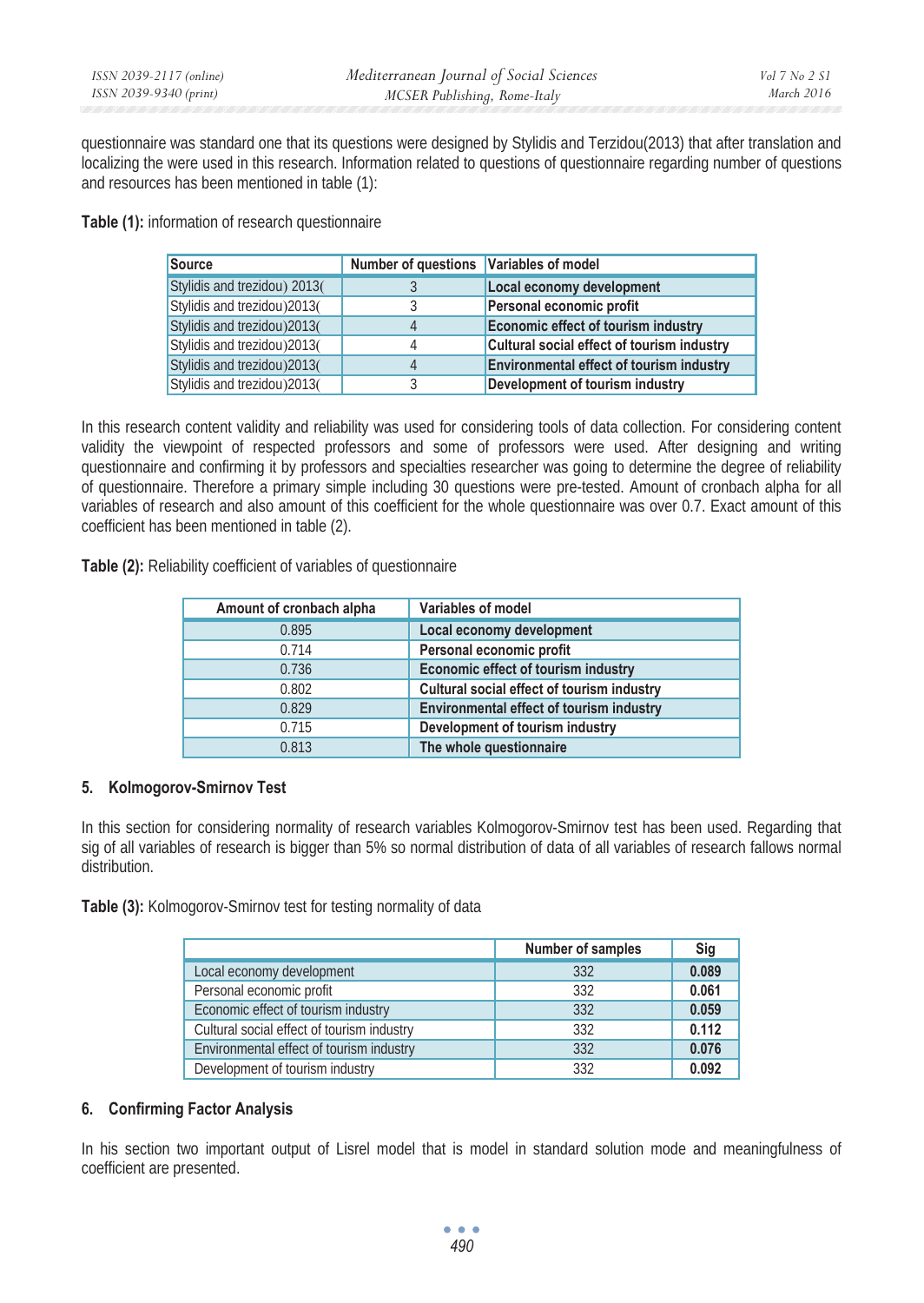# **Model in Standard Solution4 7. Mode**

Regarding fig (2) we can observe factor load of each question of research. Amount of determination coefficient is a number between 0-1 that as it closes 1, amount of explaining variance becomes more.



Figure (2): Research model in standard solution mode

# **8. Model in T-value Mode**

Fig (3) shows meaningfulness of coefficients and obtained parameters of model that all obtained coefficients have become meaningful. Basis of confirming or rejecting hypothesis of research is considering model in meaningfulness mode. Regarding mentioned cases all hypothesis of research are approved.



**Figure (3):** research model in meaningfulness coefficient mode

*<sup>4</sup> Standard solution*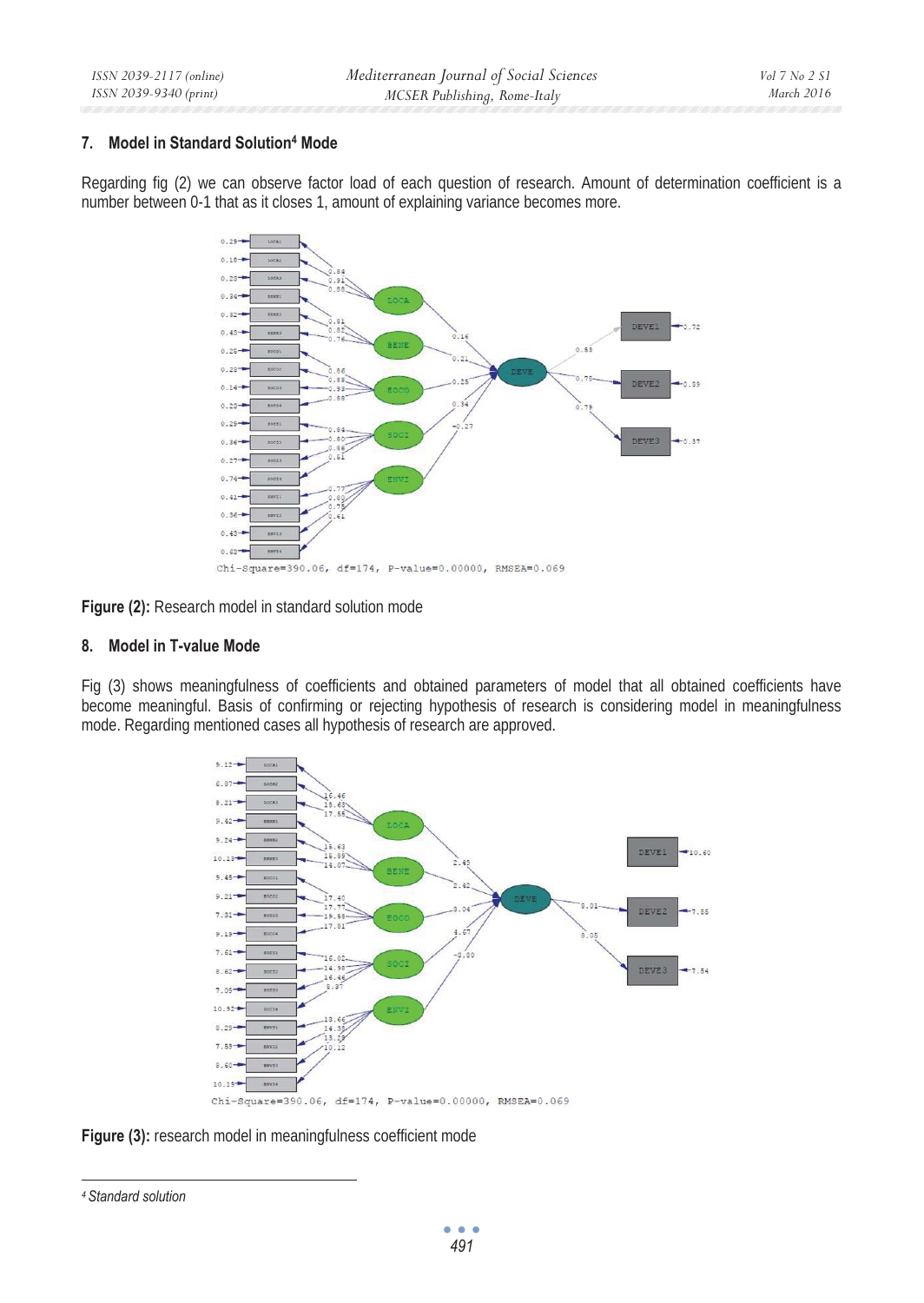In table 4 result of considering research hypothesis have been mentioned briefly:

**Table (4):** considering result of research hypothesis

|        |        |         | Conclusion Sig Standard coefficient Research hypothesis                                        |
|--------|--------|---------|------------------------------------------------------------------------------------------------|
| Accept | 2.49   | 0.16    | Economic effect of tourism industry on development of this industry has positive effect.       |
| Accept | 2.42   | 0.21    | development of local economy on development of this industry has positive effect               |
| Accept | 3.04   | 0.25    | Cultural-social effect of tourism industry on development of this industry has positive effect |
| Accept | 4.67   | 0.34    | personal economic profit on development of this industry has positive effect                   |
| Accept | $-3.8$ | $-0.27$ | environmental effect of tourism industry on development of this industry has negative effect   |

#### **9. Fit Indices of Research Model**

In table (5) indices related to model fitting has been mentioned by its favorable amount. In comparing amount of research model and favorable amount this subject becomes clear, research model is located in favorable mode regarding all indices.

**Table (5):** Fit indices of research model

| ΙFΙ | CFI | <b>NNFI</b> | NFI I | GFI I              |      |      | $RFI$ $AGFI$ $RMSEA$ $x^2/df$ |       |                        |
|-----|-----|-------------|-------|--------------------|------|------|-------------------------------|-------|------------------------|
| 0.9 | 0.9 | 0.9         | 0.9   | $\frac{1}{2}$ 0.9> | 0.8  | 0.8  | 0.08<                         | 3<    | <b>Standard amount</b> |
|     |     | 0.97        | 0.95  | 0.90               | 0.94 | 0.84 | 0.069                         | 2.241 | Model amount           |

# **10. Conclusion and Suggestion**

Nowadays tourism is reminded as one of the most important income source and economic output. Iran beside having many capacities and capabilities for development of tourism industry, even among the first 50 countries in the world don't have location and generally could prepare proper place for itself in beneficial mark. Guilan province is one of the most significant province of the country in the field of number of historical works that reconstructing changing and manipulation of extensive part of these works over years, life and also it changed dynamic and development of its texture to a set of historical works that is unique not only at the country but also in the world. For example Masouleh city is as the second tourism region in the world that has saved its texture since the beginning of construction up to now. Nowadays significant and attractive tourism buildings has destroyed over time and by the effect of factors such as weakness of equipment's and facilities, and lack of proper access and forces related organizations to reconstructing and optimizing these constructions that it can cause return of life to historical texture but by looking at the statistics of budget of other provinces it is distinguished that subject of tourism hasn't been paid attention by authorities and as it is compatible it couldn't achieve its real place and credit about attracting tourist. Therefore researcher in the direction of result of research has presented suggestions in the fallowing form:

- 1- Regarding effective role of tourism at economy of the Guilan province, more attention to this industry is necessary. In this field it is suggested pay more attention to existing resources of tourism by national and international value. Variety of attractions in Guilan province caused existing little budget distributed between many attractions and so concentration on strengthening national and international attraction can have more effectiveness.
- 2- Regarding lack of compatible and necessary presence of private sector about tourism that part of it is inflectional due to economic conditions and being low output, development of tourism with concentration of private sector is advice. Preparing condition of enter of private sector in the field of tourism often happens through advertisement, supply, development and improvement of infrastructure, giving low-price facilities, reliance of introducing opportunities and projects, investment about tourism with technical, financial and economic analysis.
- 3- Improvement of situation of advertisement and informing about fields that Guilan province has potential of attracting tourist can lead to attracting more visitors. In this field using facilities and updated tools of advertisement and informing causes more identification of attractions in Guilan province that will be field of attracting more tourist.